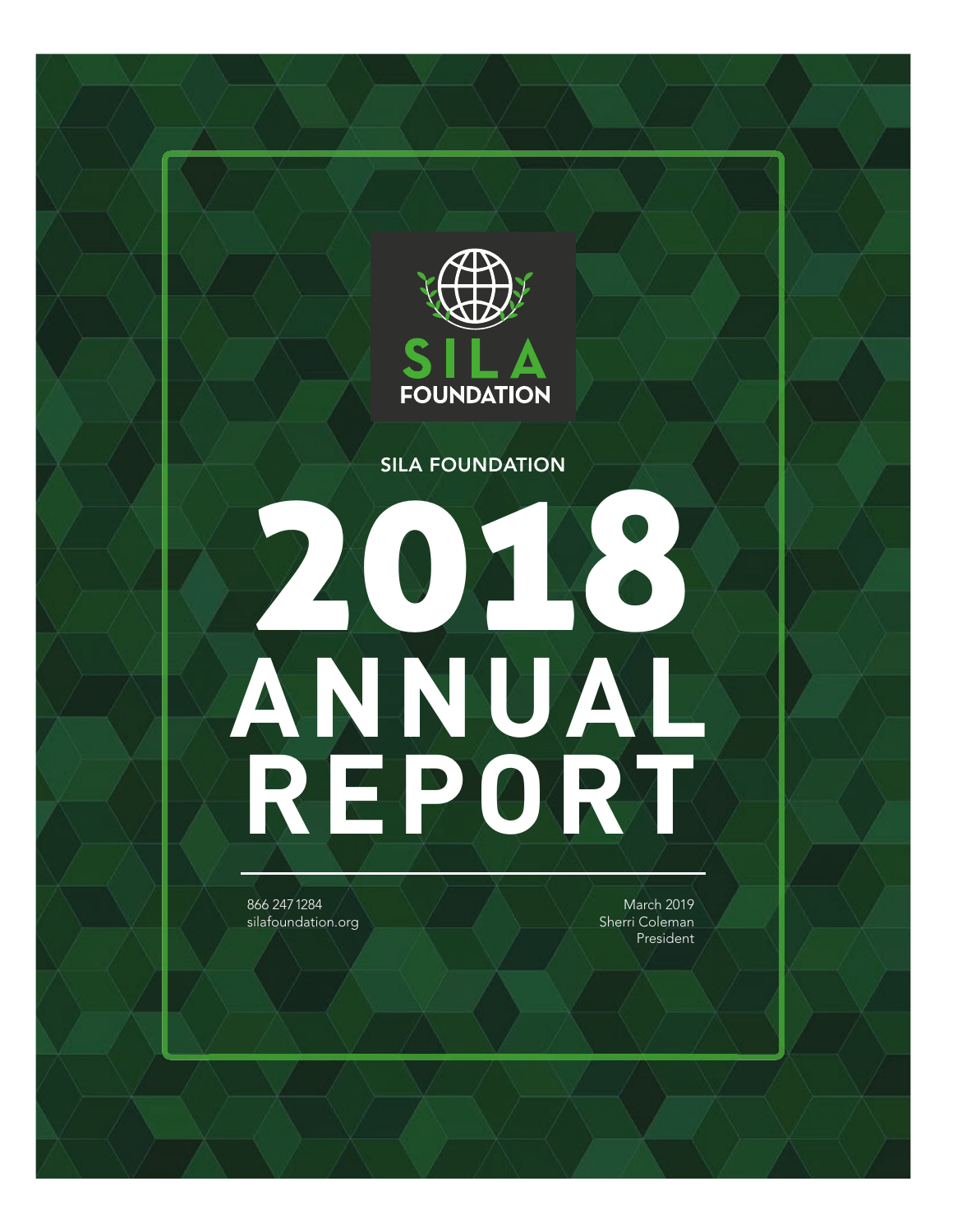# CONTENTS

| 2018 SILA Foundation President's message                      | 2 |
|---------------------------------------------------------------|---|
| The SILA Foundation educational forums for financial services | 3 |
| Why a SILA Foundation                                         | 4 |
| 2018 Success with new and existing programs                   | 5 |
| 2018 Financial statements                                     | 6 |
| 2018 Donations                                                | 7 |
| Introducing the new Executive Director                        | 8 |
| SILA Foundation board members                                 | 9 |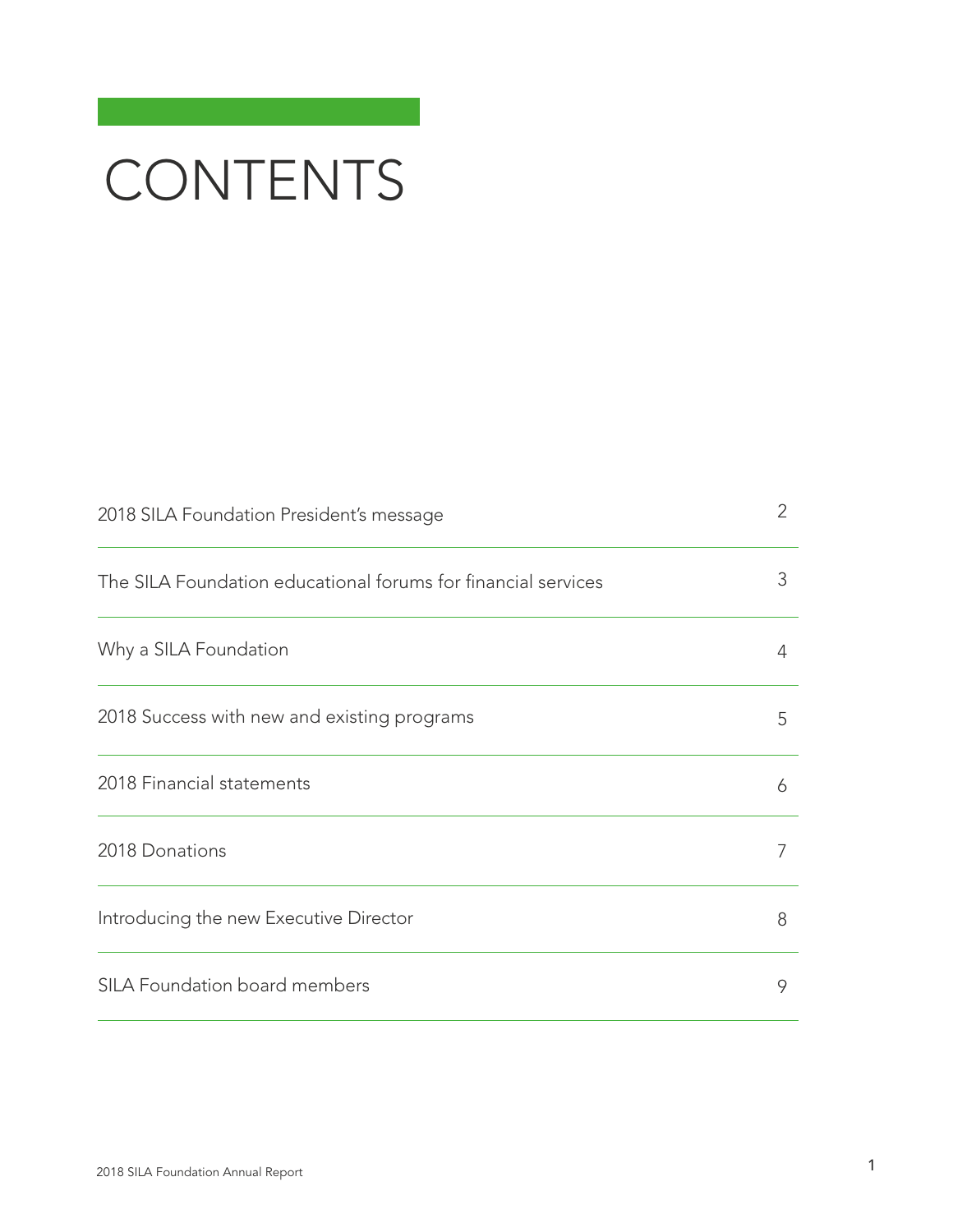# 2018 SILA FOUNDATION PRESIDENT'S MESSAGE

I can't believe the first year of my term as President of the SILA Foundation's Board of Trustees is over. The Foundation accomplished a lot last year, but we still want to be able to do more.

The Foundation's focus is on offering developmental or educational opportunities to the public. Our donors enable us to make these offerings. Thank you to the many corporations and individuals who supported the Foundation through their donations. Thank you to Reg Ed for once again sponsoring the SILA Foundation Raffle. Thank you to AdjusterPro, AXIS, ILSA, Kaplan, Pearson Vue, PSI, SBS, and Supportive Insurance Services who stepped up to sponsor the Foundation's first cornhole tournament. Both of these events were successful, and we hope to build on that success in the future. These two events raised enough money to fund one of our 2019 scholarships. The Foundation's biggest thank you goes to SILA Inc, a Sustaining Partner, and the SILA membership for their support over the years. The Foundation would not be where it is today without this support.

Regarding our educational programs, the Foundation hosted 10 webinars during 2018 with over 930 attendees. The topics ranged from financial literacy to surplus lines to drones and autonomous vehicles. There was truly something for everyone. The Foundation offered 6 classes prior to the SILA conference in which 116 individuals enrolled. In addition, 46 individuals took advantage of the opportunity to earn a certification during the year.

Each year, the Foundation awards scholarships to individuals furthering their education at a college or university. In 2018, we awarded a \$2,500 scholarship to 10 deserving individuals to continue their studies. The Foundation also awards a yearly grant to an organization whose mission aligns with ours. Indy Reads was the recipient of a \$1,000 grant which was presented in September.

As I mentioned earlier, the Foundation's goal is to provide opportunities for the public to develop and/or improve themselves for their career or general well-being. The SILA Foundation will continue to grow and offer these opportunities through the support of those who believe in our goal. Please support the Foundation by getting involved by donating, participating in our webinars or courses, or earning a certification.

Please visit us at [www.silafoundation.org](http://www.silafoundation.org) to learn more about the SILA Foundation.

Sincerely,

Sheric Coleman

Sherri Coleman **President, SILA Foundation**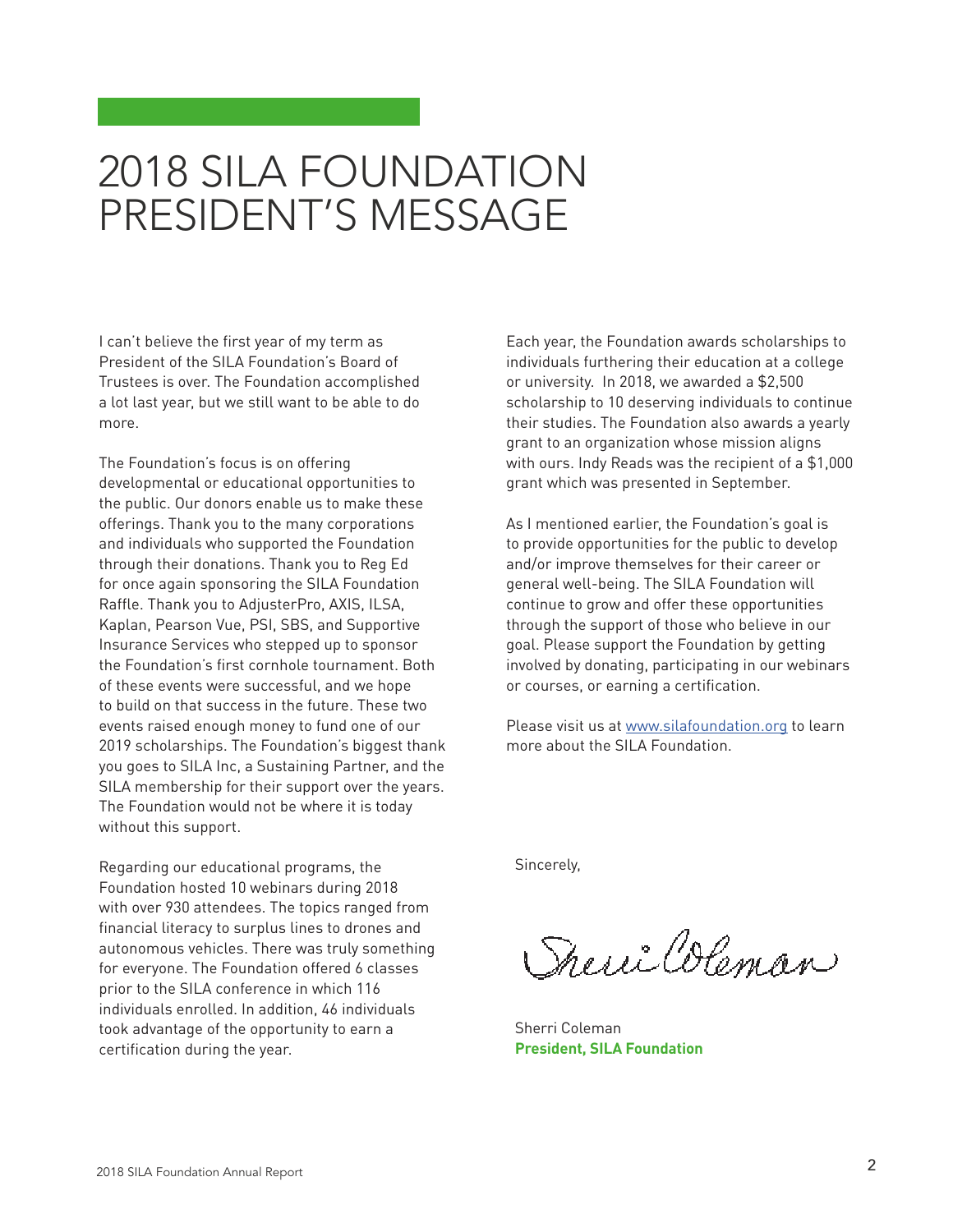# THE SILA FOUNDATION EDUCATIONAL FORUMS FOR FINANCIAL SERVICES

The SILA Foundation is a 501c3 nonprofit organization created with a single goal in mind - to educate more individuals within the financial services industry, with a specific focus on the insurance licensing and securities registration professions. Often undervalued, these professionals perform an important role in improving compliance and thereby helping to protect investors and policy holders in a complex regulatory environment. Successful producer and representative relationships and compliance fulfillment and maintenance for the company begin and end with the insurance licensing and securities registration professional.

The SILA Foundation is built around seven core fundamentals:

**SERVICE** defines the key purpose of our Foundation. Our Foundation provides the necessary tools, knowledge and opportunities to individuals and organizations within the financial services industry. It creates the call to action for all to self-help and to help others.

**GROWTH** is the product of service and involvement. It is the reason for the Foundation's existence and provides the energy and drive to improve our skills, career potential as well as improving the workforce to assure a positive future for our industry.

**INVOLVEMENT** is the driving force that encourages individuals and organizations to embrace their unique future potential and successes. The SILA Foundation's programs and services are intended to enhance possibilities, define individual actions and provide the tools and resources to meet the demands of an ever-changing world within the Financial Services industry.

**SCHOLARSHIPS** provide the means to support and encourage deserving individuals to participate in formal collegiate course work as well as industrybased training programs. To enhance educational opportunities, our Foundation provides both financial and course scholarships.

**EDUCATION** is the tool used by our Foundation to support its purpose. As an IRS 501c3 educational entity, we rely on the generosity of individuals and businesses to provide tax deductible donations of money and 'in kind' products. This support is required to assure quality, timely, needs-based educational forums, course development and an industry driven, nationally recognized, task-based certification program for current and potential new associates.

**GRANTS** are a key component of outreach activities. The SILA Foundation provides grants to like-minded nonprofit organizations to help enhance our collective value of 'people helping people'. We may also rely on and seek grants from other foundations and government agencies to fund the development of our current and future educational programs.

**OUTREACH** represents the collective actions of all parties that support the current and future programs to enhance the skills and lives of those we serve. These parties include the individuals and organizations who are served by the Foundation, the general public to whom our Foundation fosters a better understanding of our financial services industry through important services and knowledge, and the individuals and organizations who support and partner with us for the betterment of those who work or seek a career within our Financial Services industry.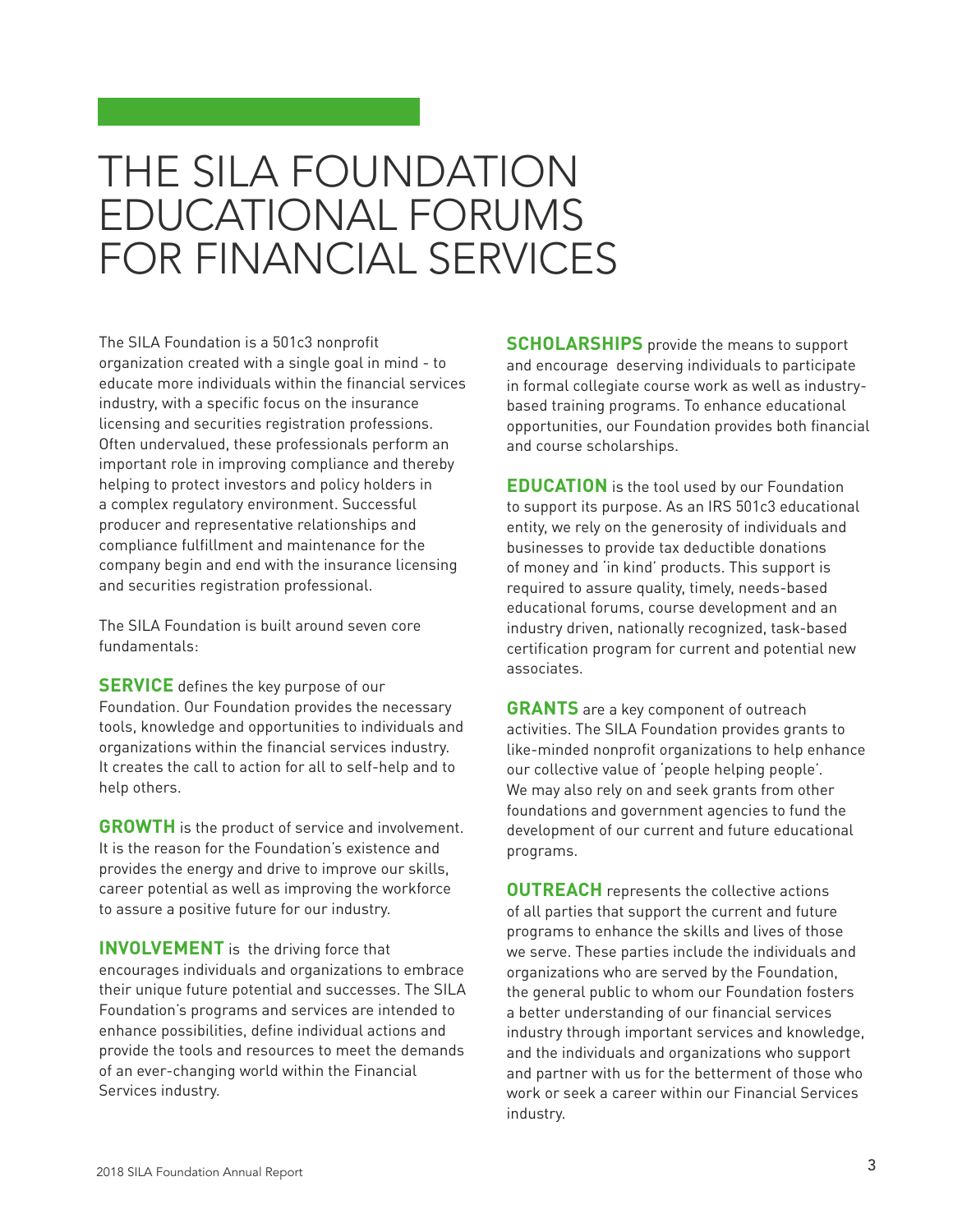# WHY A SILA FOUNDATION

**Our sister organization**, the Securities & Insurance Licensing Association (SILA) encourages and supports the creation and expansion of the SILA Foundation as a means of providing valuable charitybased services and support, using small allocations of its accumulated surplus, to beneficiaries beyond its core membership. The objective in particular is to use targeted charitable services to support the long-term vitality of the licensing and registration community within the financial services industry. The Foundation is a 501(c)(3) public charity organization, separate and distinct from SILA.

**The SILA Foundation will target its services and contributions to SILA-related organizations and communities including educational, select public charities and not- for-profit organizations, and individuals. As examples, the Foundation will:** 

- Offer scholarships to non-members (including veterans) to encourage and prepare them for a career in licensing
- Administer grants to members for attending the annual education conference
- Award other grants in response to particular event driven community needs
- Administer and deliver a broad range of SILA training courses
- Establish a self-sustaining endowment fund
- Work cooperatively with SILA on key joint projects

**By supporting the work of the Foundation, SILA and its members potentially gain numerous direct and indirect benefits including:**

- Obtaining an avenue for making tax deductible contributions that support the growth of career opportunities in securities and insurance licensing
- Helping to ensure a steady stream of wellqualified, new candidates who will pursue a career in licensing within financial services
- Receiving a means to help safeguard the vitality of SILA, its membership, and its influence and role within the financial services industry
- Expanding their reach beyond just the SILA membership as a means of "giving back"
- Providing financial support and training within targeted local communities to educational institutions and to deserving individuals
- Enabling SILA to serve in partnership with carriers, brokers, regulators and service providers in their own charitable endeavors as well as providing training for their staffs

In addition to working closely with SILA, the Foundation will seek contributions and grants from the financial services industry and its executives, from individual members and from other charitable organizations.

The Foundation is committed to being an extremely efficient organization where almost all contributions will in turn be deployed directly in support of its mission.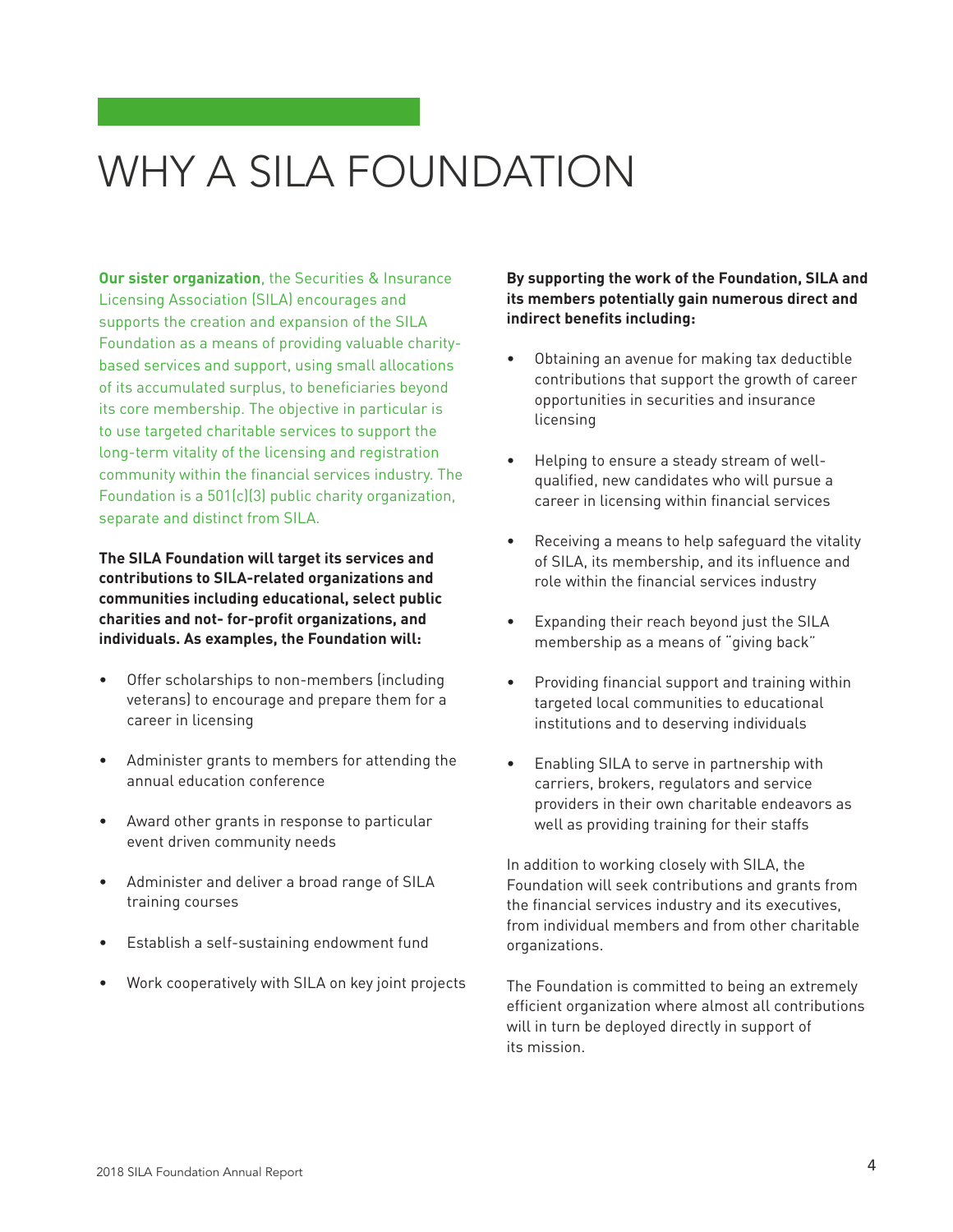# SUCCESS WITH NEW AND EXISTING PROGRAMS

#### **SCHOLARSHIPS**

In 2018, the Foundation once again awarded ten \$2,500 educational scholarships to ten students applying the funds toward furthering their education in the fields of financial services, accounting or business through our **Post-Secondary College Scholarship Program**. This continues to be our fundamental purpose. The goal is to continue to grow and expand these scholarships in future years.

#### **FUND RAISING**

The Foundation increased donations by raising several thousand dollars through the raffle and cornhole tournament at the 2018 SILA National Education Conference.

#### **OUTREACH**

The Foundation continues an expansive outreach project which crosses from web-based communication through various channels such as social media and press releases to phone calls and flyers at local churches and schools.

#### **COURSES!!**

In 2018, 425 courses were taken by individuals expanding their knowledge and furthering their careers through the **Foundation Education Program**.

#### **WEBINARS**

The Foundation provided nine FREE educational webinars in 2018. The *2018 Compliance Year in Review, FINRA Speaks: Qualification Exam Program Updates and Cybercrimes, Cybercriminals and Cybersecurity* were among our most popular webinars this year. In 2018, the webinars were attended by over 1,000 attendees, with a total of almost 4,000 webinar attendees overall since 2015. Our webinars are recorded and the last six webinars are available on our website at [www.silafoundation.org](http://www.silafoundation.org) for further review.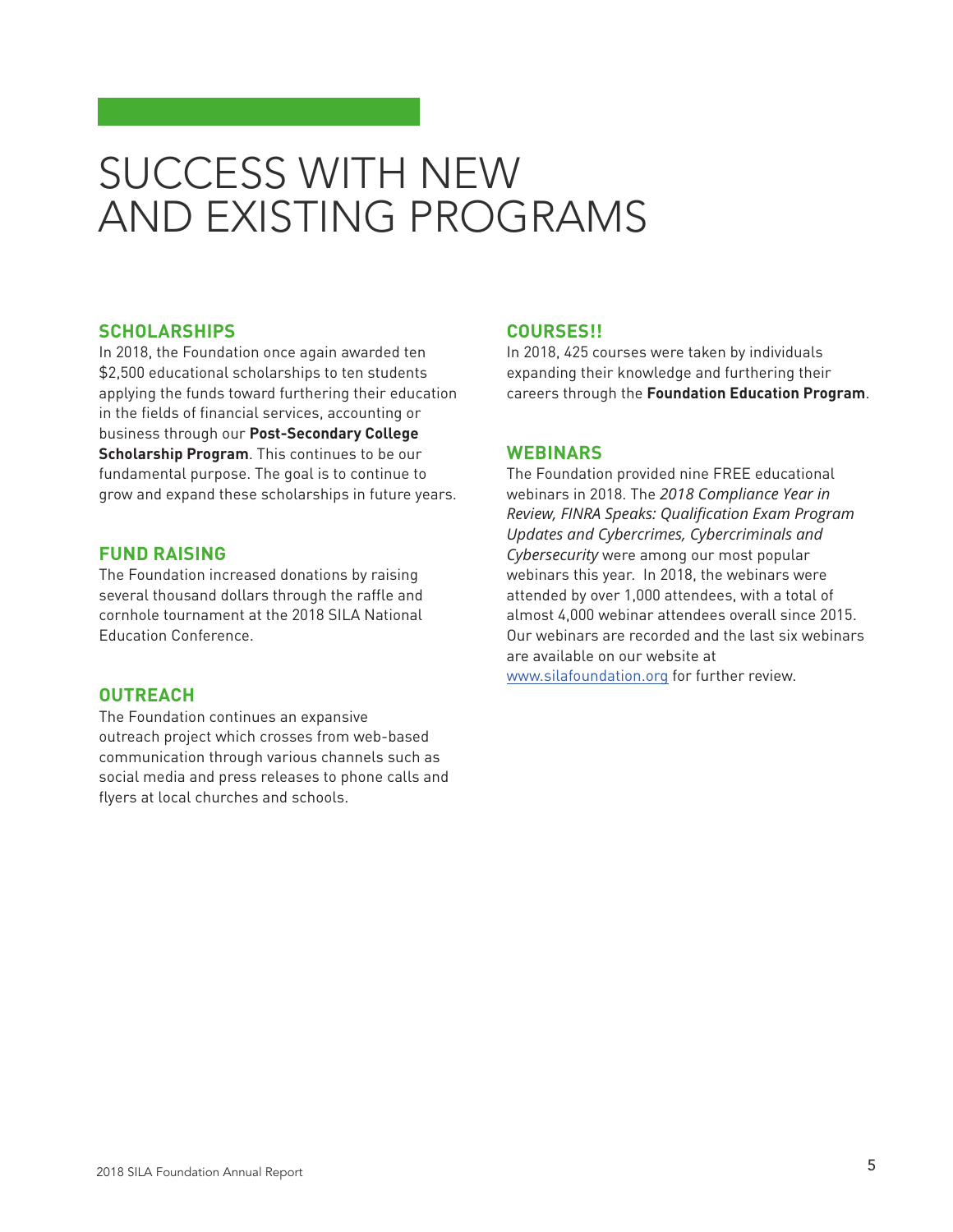# FINANCIAL **STATEMENTS**

| <b>Bank Balances at:</b>            | 12/31/2018<br>12/31/2015 |             |              | 12/31/2016    |              | 12/31/2017   |              |              |
|-------------------------------------|--------------------------|-------------|--------------|---------------|--------------|--------------|--------------|--------------|
| Chase                               | \$71,375.12              |             | \$76,569.89  |               | \$68,566.34  |              | \$71,030.26  |              |
| <b>BMO</b> Harris                   | \$25,508.30              |             | \$20,096.01  |               | \$20,106.04  |              | \$25,218.42  |              |
| Paypal                              | \$3,659.60               |             | \$0.00       |               | \$0.00       |              | \$579.51     |              |
| <b>Total</b>                        | \$100,543.02             |             | \$96,665.90  |               | \$88,672.38  |              | \$96,828.19  |              |
| <b>Accts Receivable</b>             |                          | \$5,000.00  |              | \$748.51      |              | \$0.00       |              | \$0.00       |
| <b>FUNDRAISING</b>                  | 2018                     | <b>YTD</b>  |              | 2015          |              | 2016         |              | 2017         |
|                                     | No.                      | Amt         | No.          | Amt           | No.          | Amt          | No.          | Amt          |
| Raffle<br>3659.6                    | 180                      | \$6,409.56  |              |               | 191          | \$2,222.23   | 200          | \$1,787.87   |
| Misc Revenue                        |                          |             |              |               |              | \$5.00       |              |              |
| Silent Auction On-site              | $\mathbf{0}$             | \$0.00      | 29           | \$4,628.15    | 24           | \$2,183.67   | 17           | \$1,627.14   |
| Cornhole Fundraiser                 |                          | \$6320.57   |              |               |              |              |              |              |
| <b>AmazonSmile Donations</b>        |                          | \$6.32      |              | \$24.43       |              | \$0.00       |              | \$43.61      |
| <b>Individual Donors</b>            | 18                       | \$3,288.75  | 76           | \$6,139.91    | 39           | \$4,133.10   | 38           | \$10,777.12  |
| Corporate Donors                    | 16                       | \$24,526.00 | 13           | \$31,100.00   | 15           | \$37,251.00  | 16           | \$34,626.00  |
| Interest                            |                          | \$289.88    |              | \$9.60        |              | \$10.03      |              | \$80.91      |
| PreConference Courses               | 116                      | \$13,015.00 | 92           | \$11,040.00   | 90           | \$6,360.00   | 98           | \$11,760.00  |
| <b>Certification Courses Income</b> | 425                      | \$9,009.75  | 643          | \$14,400.18   | 547          | \$12,440.65  | 500          | \$10,341.30  |
| SILA, Inc. Donor                    | $\mathbf{1}$             | \$11,671.00 | $\mathbf{1}$ | \$26,694.00   | $\mathbf{1}$ | \$27,321.66  | $\mathbf{1}$ | \$30,718.71  |
| <b>Total Income</b>                 | 756                      | \$74,536.83 | 854          | \$93,936.27   | 907          | \$91,927.34  | 870          | \$101,762.66 |
| <b>EXPENSES</b>                     |                          |             |              |               |              |              |              |              |
| Awards & Scholarships               |                          | \$26,000.00 |              | \$23,838.00   |              | \$26,000.00  |              | \$28,100.00  |
| <b>Education Programs Exp</b>       |                          | \$7,489.95  |              | \$4,402.12    |              | \$3,813.29   |              | \$11,730.47  |
| Management Fees                     |                          | \$20,560.92 |              | \$50,555.92   |              | \$48,682.12  |              | \$38,040.52  |
| Facilities & Insurance              |                          | \$853.00    |              | \$1,618.00    |              | \$828.00     |              | \$841.00     |
| Professional Fees                   |                          | \$6,051.75  |              | \$4,509.78    |              | \$5,901.12   |              | \$6,244.18   |
| Other Expenses                      |                          | \$6,548.98  |              | \$18,463.14   |              | \$14,495.95  |              | \$8,229.26   |
| <b>Total Expenses</b>               |                          | \$67,504.60 |              | \$103,386.96  |              | \$99,720.48  |              | \$93,185.43  |
| Net Income (Loss)                   |                          | \$7,032.23  |              | ( \$9,450.69) |              | (\$7,793.14) |              | \$8,577.23   |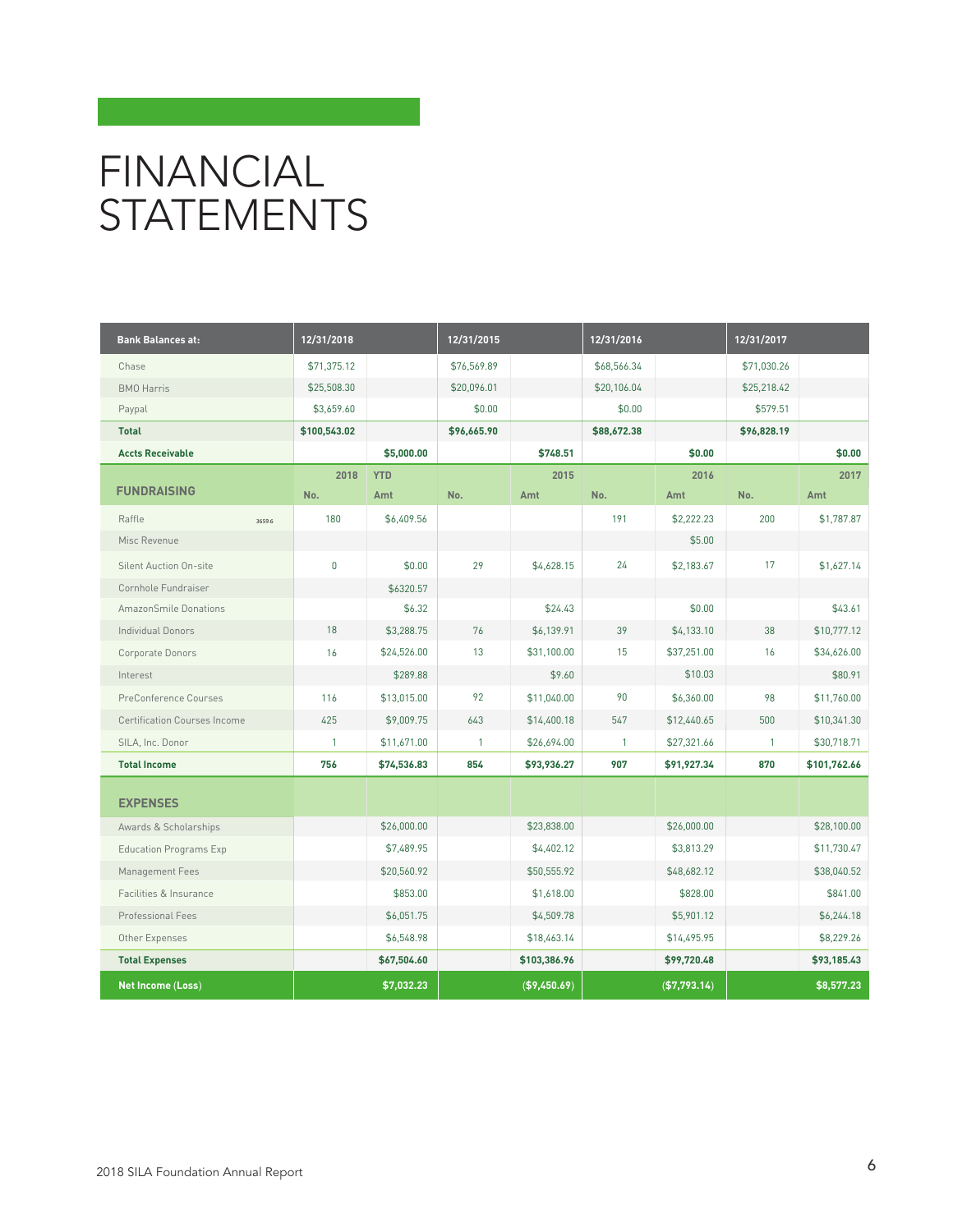### THE FOUNDATION RECEIVED NUMEROUS DONATIONS AT VARIOUS LEVELS IN 2018 DONATIONS

| <b>Development / Fundraising</b>                                           | 2018      | 2015      | 2016      | 2017      |
|----------------------------------------------------------------------------|-----------|-----------|-----------|-----------|
| Asurion submitted \$5,000 in 2015, 2016, 2017, 2018                        | \$5000.00 | \$5000.00 | \$5000.00 | \$5000.00 |
| NIPR submitted \$5,000 in 2013, 2014, 2015, 2016, 2017, 2018               | \$5000.00 | \$5000.00 | \$5000.00 | \$5000.00 |
| Vertafore submitted \$5,000 in 2015, 2016, 2017, 2018                      | \$5000.00 | \$5000.00 | \$5000.00 | \$5000.00 |
| <b>RegED</b> submitted \$5,000 in 2016, 2017, 2018*                        | \$5000.00 |           | \$5000.00 | \$5000.00 |
| Nationwide submitted \$5000 in 2015, 2016; \$2500 in 2017, 2018            | \$2500.00 | \$5000.00 | \$5000.00 | \$2500.00 |
| AFLAC submitted \$2,500 in 2016, 2017, 2018                                | \$2500.00 |           | \$2500.00 | \$2500.00 |
| Business Information Group submitted \$1,000 in 2015, 2016, 2017, 2018     | \$1000.00 | \$1000.00 | \$1000.00 | \$1000.00 |
| ExamFX submitted \$1,000 in 2015, 2016, 2017, 2018                         | \$1000.00 | \$1000.00 | \$1000.00 | \$1000.00 |
| Greenberg Traurig P A submitted \$500 in 2015, \$1,000 in 2016, 2017, 2018 | \$1000.00 | \$500.00  | \$1000.00 | \$1000.00 |
| Physicians Mutual submitted \$1,000 in 2015, 2016, 2017, 2018              | \$1000.00 | \$1000.00 | \$1000.00 | \$1000.00 |
| AdjusterPro submitted \$1000 in 2018**                                     | \$1000.00 |           |           |           |
| <b>ILSA</b> submitted \$1000 in 2018**                                     | \$1000.00 |           |           |           |
| Kaplan submitted \$1000 in 2018**                                          | \$1000.00 |           |           |           |
| NAIC-SBS submitted \$1000 in 2018**                                        | \$1000.00 |           |           |           |
| Clements Worldwide submitted \$500 in 2015, \$526 in 2016, 2017, 2018      | \$526.00  | \$500.00  | \$526.00  | \$526.00  |
| AXIS submitted \$500 in 2018**                                             | \$500.00  |           |           |           |
| Supportive Insurance submitted \$250 in 2018**                             | \$250.00  |           |           |           |
| National Life Group submitted \$2,000 grant in 2015 & 2016                 |           | \$2000.00 | \$2000.00 |           |
| Stifel Nicolaus submitted \$2,000 in 2015, \$3,000 2016, \$3,500 2017      |           | \$2000.00 | \$3000.00 | \$3500.00 |
| American Family Mutual submitted \$2,500 in 2015                           |           | \$2500.00 |           |           |
| Saenger Consulting submitted \$500 in 2015                                 |           | \$500.00  |           |           |
| Arthur J. Gallagher submitted \$200 in 2016; \$100 in 2017                 |           |           | \$200.00  | \$100.00  |
| IMA Foundation submitted \$25 in 2016 (matching donations)                 |           |           | \$25.00   |           |
| A.D. Banker submitted \$500 in 2017                                        |           |           |           | \$500.00  |
| PSI submitted \$1000 in 2017                                               |           |           |           | \$1000.00 |
| Systeme Software submitted \$500 in 2017                                   |           |           |           | \$500.00  |
|                                                                            |           |           |           |           |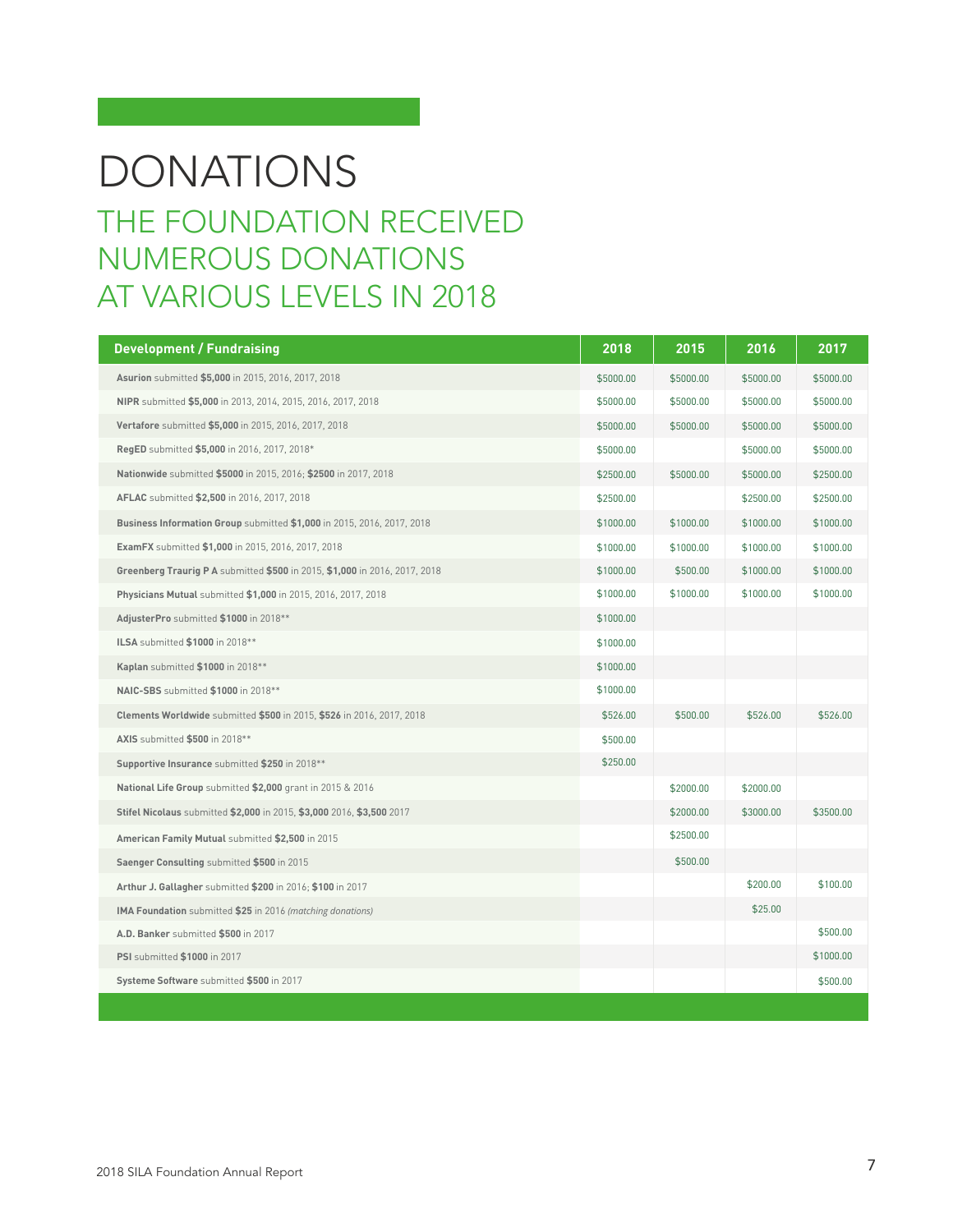# INTRODUCING THE NEW EXECUTIVE DIRECTOR

Working behind the scenes, Mary Ellen Hammack has played a vital role in the growth of the SILA Foundation since its inception. However, it wasn't until recently she decided to take a step into a leadership position. It is our pleasure to announce Mary Ellen as our new Executive Director.

Mary Ellen came to us with a long history of working in the industry, many do not realize that she worked among those who founded SILA. Initially she joined the industry as an Underwriting Communicator for a large insurance company; but it was when she moved her focus to education and compliance, she realized her calling. She switched gears and began working for a popular insurance education publishing company where she was quickly promoted to CE Coordinator responsible for all prelicensing/CE correspondent course filings. It wasn't long before they outsourced Mary Ellen's talents. As their Education & Compliance Administrator, she was also responsible for filing and maintaining outside company classroom training programs. After a short retirement to focus on raising her children, Mary Ellen returned to the industry in 2012 to work for SILA where she primarily focused on their designation and certification programs which are tied to both SILA and the SILA Foundation. If you've attended a SILA National Education Conference in past few years, you probably recognize Mary Ellen from the registration desk as her "never met a stranger" friendly attitude, willingness to assist and energetic personality makes her a tough person to dismiss.

Mary Ellen believes education is the key to success! As Executive Director, she aims to continue educating the industry through our Scholarship, Grant and our Webinar programs.



She plans to expand the Foundation's outreach to include a larger more constant presence on social media, to implement an industry mentoring program, and to join forces with industry companies and insurance departments nationwide to assist them developing cost-effective, unique, internal staff training programs using the **Foundation Education Certification Program**. Mary Ellen is already hard at work improving internal processes, developing fresh avenues to gain financial support through fresh fundraising ideas and building upon our more popular events such as the annual SILA Conference Raffle and Cornhole Tournament, and much more.

Mary Ellen feels honored and blessed to have the opportunity to lead the SILA Foundation and it shows because she hasn't missed a beat diving into her new role as Executive Director. With her dynamic personality and fresh ideas, we are confident 2019 will be a year filled with growth and awesome opportunities under Mary Ellen's watch!

When she isn't busy walking, hiking or traveling to a historical site, Mary Ellen devotes herself to her family. After marrying in 1990, she and husband Mike chose the greater-Indianapolis area to raise their two sons, Bobby and Ben. The rest of her family includes Archie their beagle/poodle mix, Sissyanne the calico cat, Baby the guinea pig, and a tankful of fresh-water community fish too numerous to name. Mary Ellen can't wait for the next chapter in her life to begin though, she eagerly awaits the blessing of grand-children.

We agree with Mary Ellen, expanding the family is a truly a gift and we are blessed to welcome you to ours, Mary Ellen!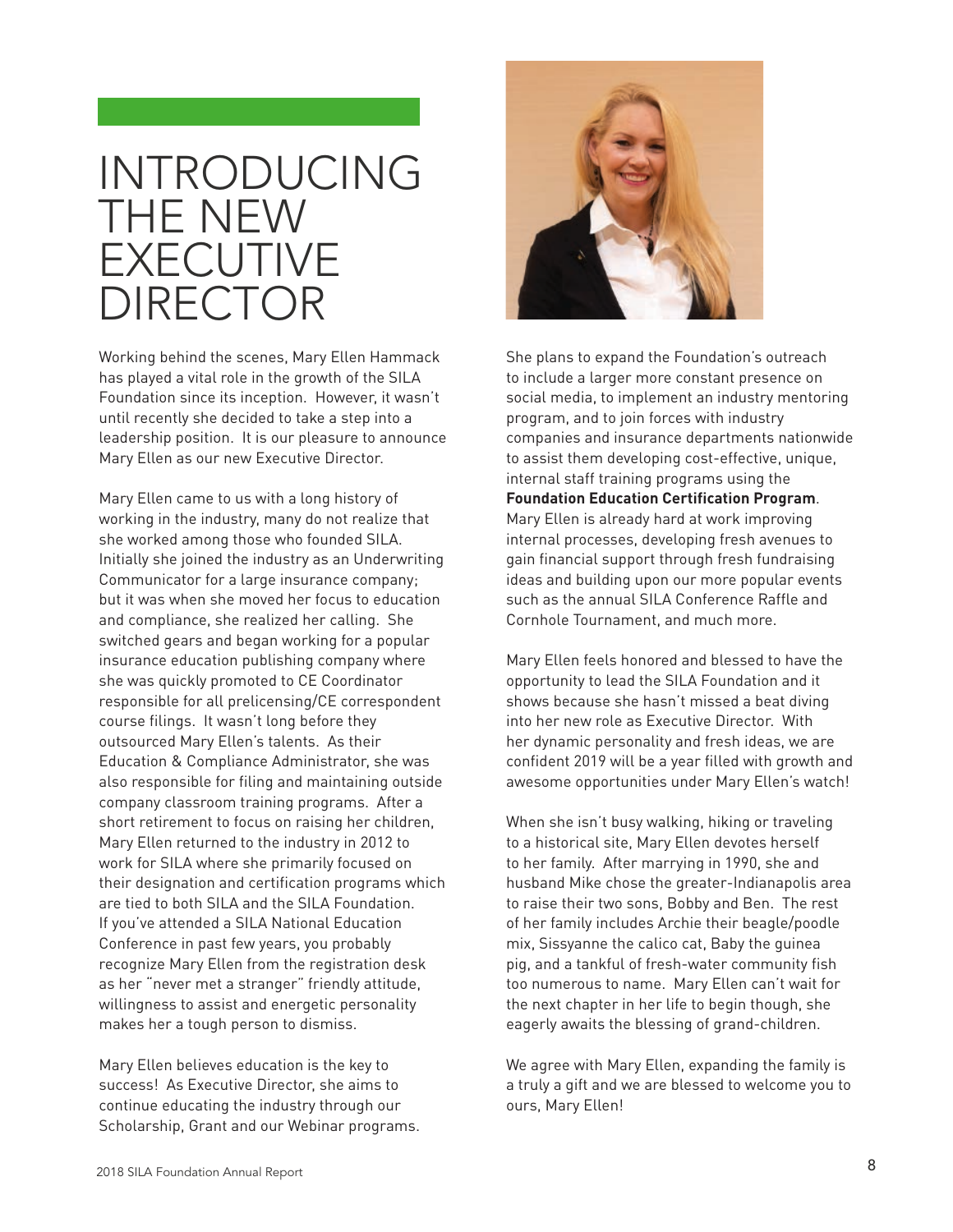# THE SILA FOUNDATION BOARD MEMBERS

**PRESIDENT** Sherri Coleman

**SECRETARY** Nikki Brown

**TREASURER** Bob Birman

#### **TRUSTEE, COMMUNICATIONS & PUBLIC RELATIONS** Matthew Braunbeck

**TRUSTEE, COMPLIANCE** Suraya Soto

**TRUSTEE, DEVELOPMENT** Kingston Koser

**TRUSTEE, EDUCATION** Cindy Davidson

**TRUSTEE, REGULATORY & ORGANIZATIONAL RELATIONS** Fred Karlinsky

**TRUSTEE, SCHOLARSHIPS & GRANTS** Lesli Leakey

**TRUSTEE, SILA RELATIONS** Diana Capes

**EXECUTIVE DIRECTOR** Mary Ellen Hammack